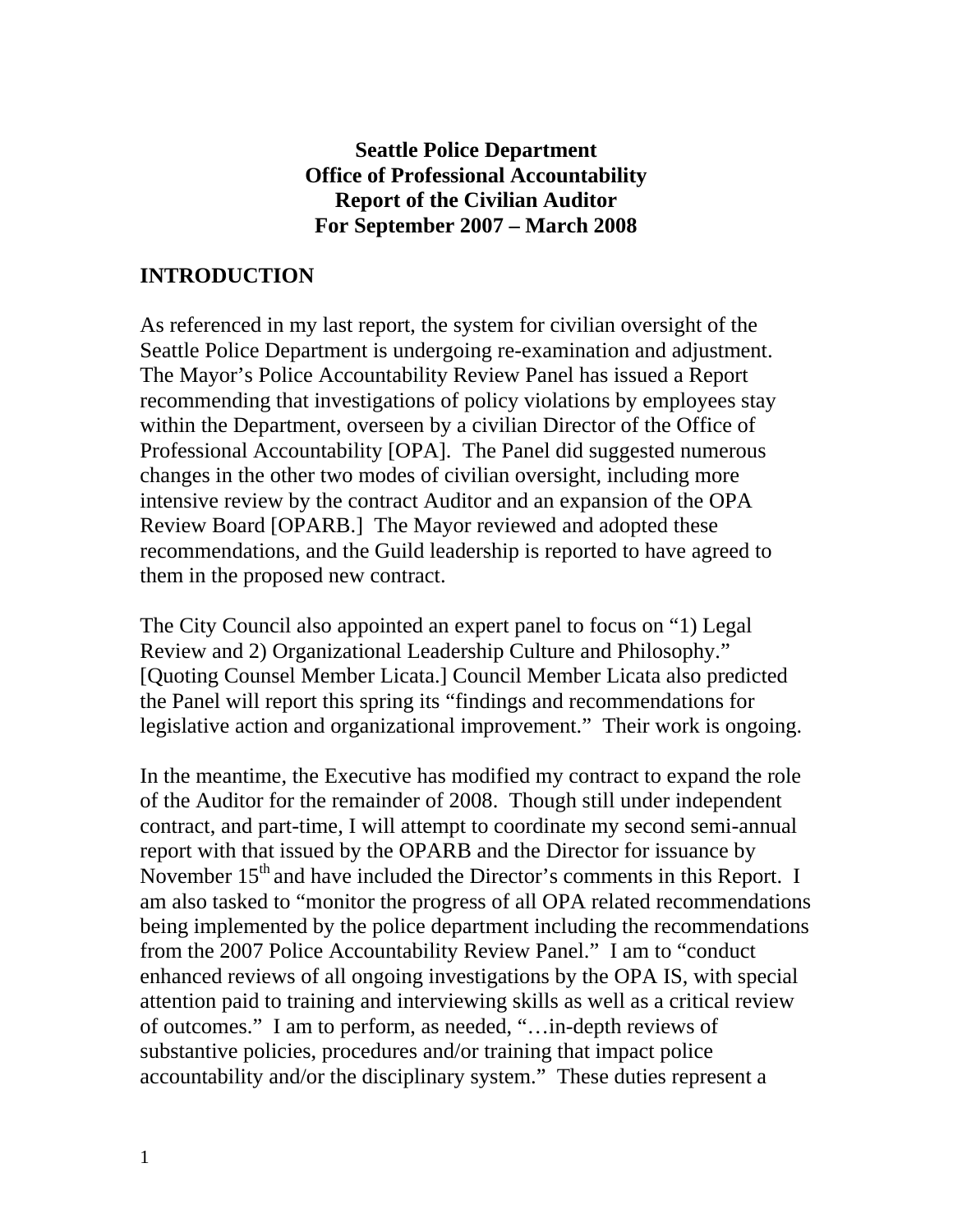more in-depth version of my present job, and include many, but not all, of the expanded functions recommended by the Mayor's Panel.

My new contract also tasks me, pursuant to the recommendation by the Mayor's Panel, to coordinate with the OPARB and Director to "identify substantive and procedural areas" to be the subject of enhanced review. One of the first is to be "…how the police department's policies, practices and procedures affect communities of color." Recognizing that this is a serious and complex subject, we have already met and discussed work plans to address it cooperatively. We have also discussed other policy areas for cooperative, enhanced review, including taser use and standards, obstruction cases, and an exploration of the reasons some citizens decline to cooperate with the OPA. The membership of the OPARB is about to change, however, so we can expect some delay in follow through on these cooperative projects.

The OPA continues to issue cumulative statistical reports. The latest Report summarizes the results of investigation of 199 allegations of misconduct in 2007: 11% sustained, 27% unfounded, 31% exonerated, 4% not sustained, 8% administratively unfounded, 5% administratively exonerated, and 14% SI. These figures do not include 97 cases closed with a Supervisory Referral and 315 cases closed as Preliminary Investigations, where no misconduct is alleged and often IIS sergeants act as problem solvers for citizens' issues or precinct supervisors complete the communication with employees and the public. The OPA January/February Report, as usual, is a good sampling of how individual complaints have been handled. It is available at www.Seattle.gov/police/opa.

In the past six months I have continued to review open case files on a real time basis to improve the quality of investigations and sometimes suggest further avenues to explore, better lines of questioning, and consideration of a different perspective. I have also reviewed the classification of complaints as to seriousness and extent of the investigation. I have continued to comment on disposition where I felt appropriate and to review policies and areas of ongoing concern. I have testified before both panels, met with panel personnel and City Council members as well as appeared at public forums and on subpoena for depositions in lawsuits.

I will limit this Report to my specific activities in the six months covered since my last Report and save in depth discussion of policy issues for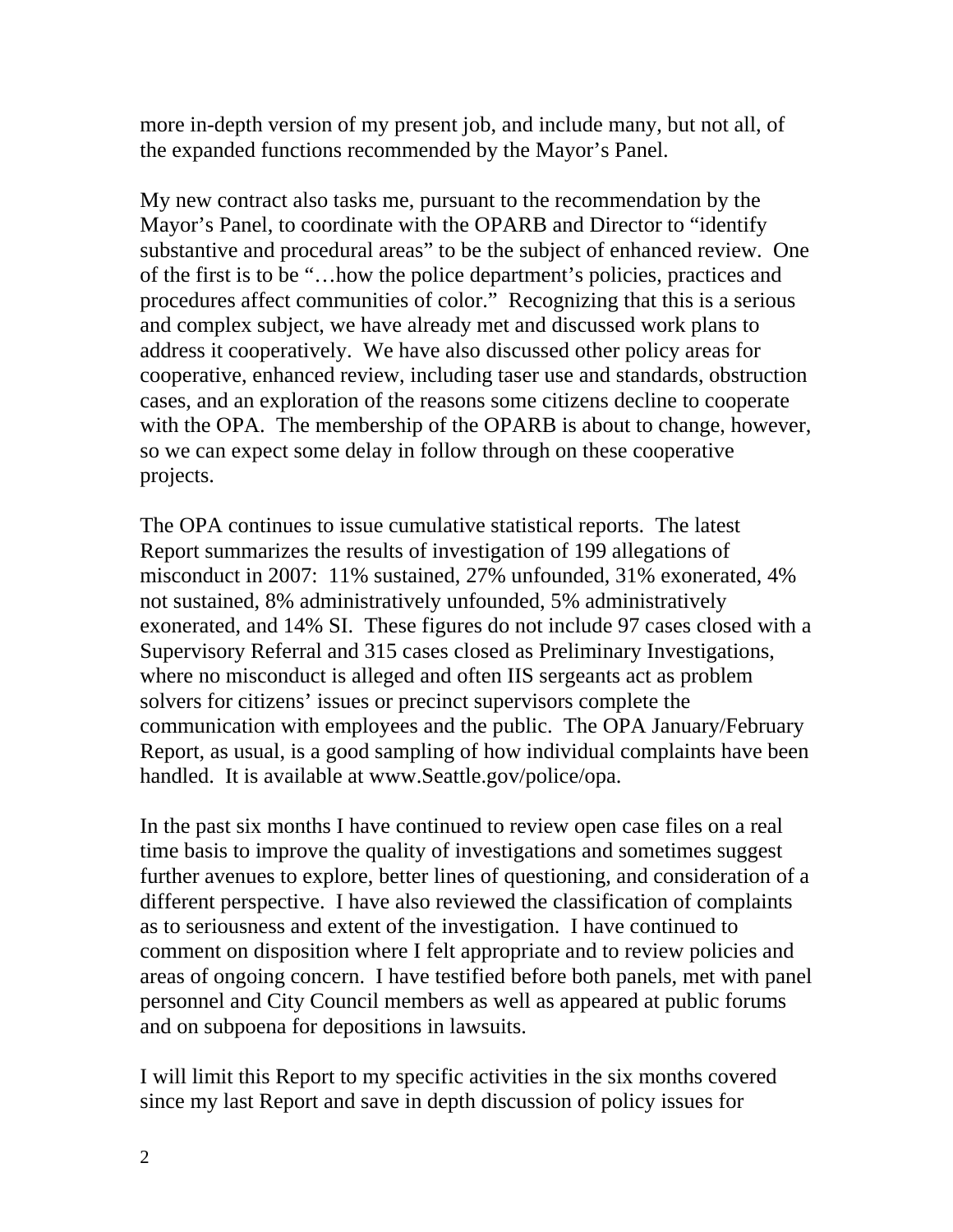upcoming combined reports with the OPARB and Director to be issued later in the year. In discussing cases referenced in this Report, the Chief and the Director of OPA and I have agreed that I should include the perspective of the Department, particularly where it is at variance with my own, so that both are easily accessible to the public. As the number of cases commented on makes clear, I have had no concerns or requests for further investigation in the great majority of cases reviewed in each category. Most of the comments included in this report are meant to reflect issues or trends, both in investigation and underlying officer conduct, that might well bear consideration in training and perhaps policy review.

# **SUMMARY OF ACTIVITIES**

In the six months covered by this Report, I have reviewed 69 completed OPA-IS investigations, just above the average of 63 for the prior seven sixmonth periods.

I reviewed 14 Line Investigation [LI] referrals, to be able to comment if I disagreed with the classification. I reviewed 6 completed Line Investigations. The actions by the OPA, the Chief, and Precinct Commanders have resulted in expediting Line Investigations, which I continue to monitor.

I have also reviewed, for classification and comment on possible follow-up, 56 Supervisory Referrals [SR's] and 148 Preliminary Investigation Reports [PIR's]. I have reviewed 317 contact logs, some of which have been converted into PIR's or SR's, but most of which have not raised issues within the purview of the OPA or the parties have not wished to initiate OPA review and therefore these entries have not led to investigations.

## **Internal Investigations**

**Of the 69 completed OPA-IS investigations, I commented on 22 cases**. In several I requested further investigation or commented on the interviews conducted; in some I commented on the underlying employee conduct or the recommended disposition; in a couple I had questions about status and timeliness. I reviewed video and complete interviews in a number of cases where I had questions.

I raised concerns about a number of **cases alleging excessive force**.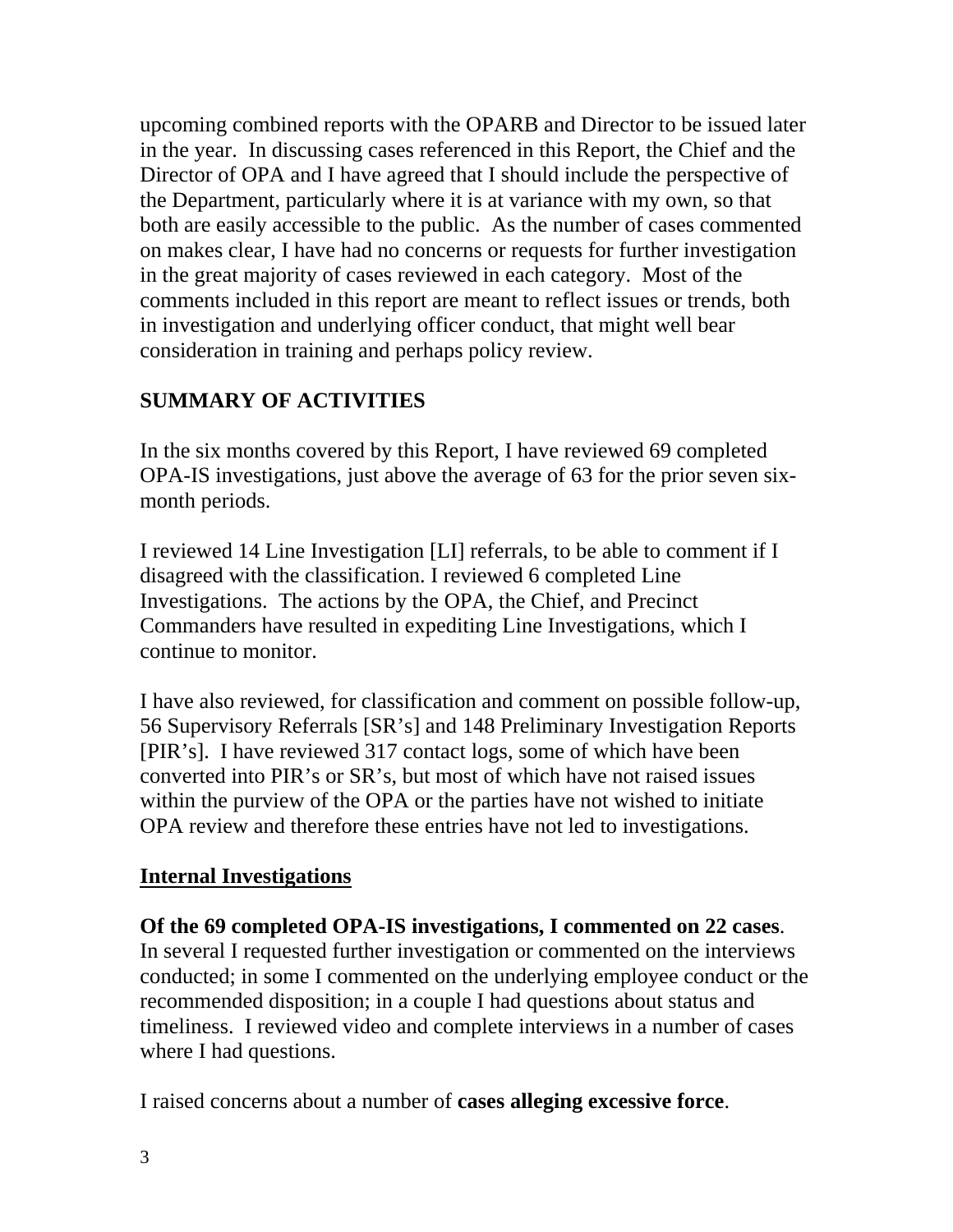#### **Creation of Hazardous Situations:**

In three cases alleging excessive force, I felt the police created **serious traffic risks** by their actions:

In one case an officer on foot stepped into the lane of traffic to stop a speeding motorcyclist, stepping out of the way and hitting her helmet as she passed him.

Though OPA-IS initially recommended a sustained finding on Unnecessary Force, the Director determined that the employee's actions were not clearly outside policy on use of force. However, she was concerned the he did not "apply reason, professional experience and judgment in decision-making" as required by the policy on Exercise of Discretion, and recommended a sustained finding on that allegation, which the Chief adopted; and the officer received discipline.

In a second case, I thought it was highly dangerous for a traffic officer to reach into a vehicle to hit the driver over his right eye with a plastic flashlight, while said driver was objecting to the length of his traffic stop by proceeding slowly forward. The officer was understandably concerned about the crowd in the crosswalk ahead, but I thought that hitting the driver next to his eye would just as likely have caused him to press down the accelerator and cause more danger. I should note that I also commented on the quality of the investigation in this case, noting that the interview with the officer did not explain or challenge how he actually ran alongside the car while holding the hinge of the door with his left hand and back-handing the driver's right eye with the flashlight in his right hand.

Though the Director expressed concern about the potentially hazardous situation involved in this case, she saw the officer as having reacted in something of an instinctive manner as the car moved toward a crosswalk with pedestrians. She suggested that training to consider alternative approaches could be useful, but concluded that misconduct was not involved.

It must be noted that the injured driver and his witness declined to participate in the OPA IS investigation despite multiple attempts to secure their cooperation even after the driver's criminal case was resolved. I have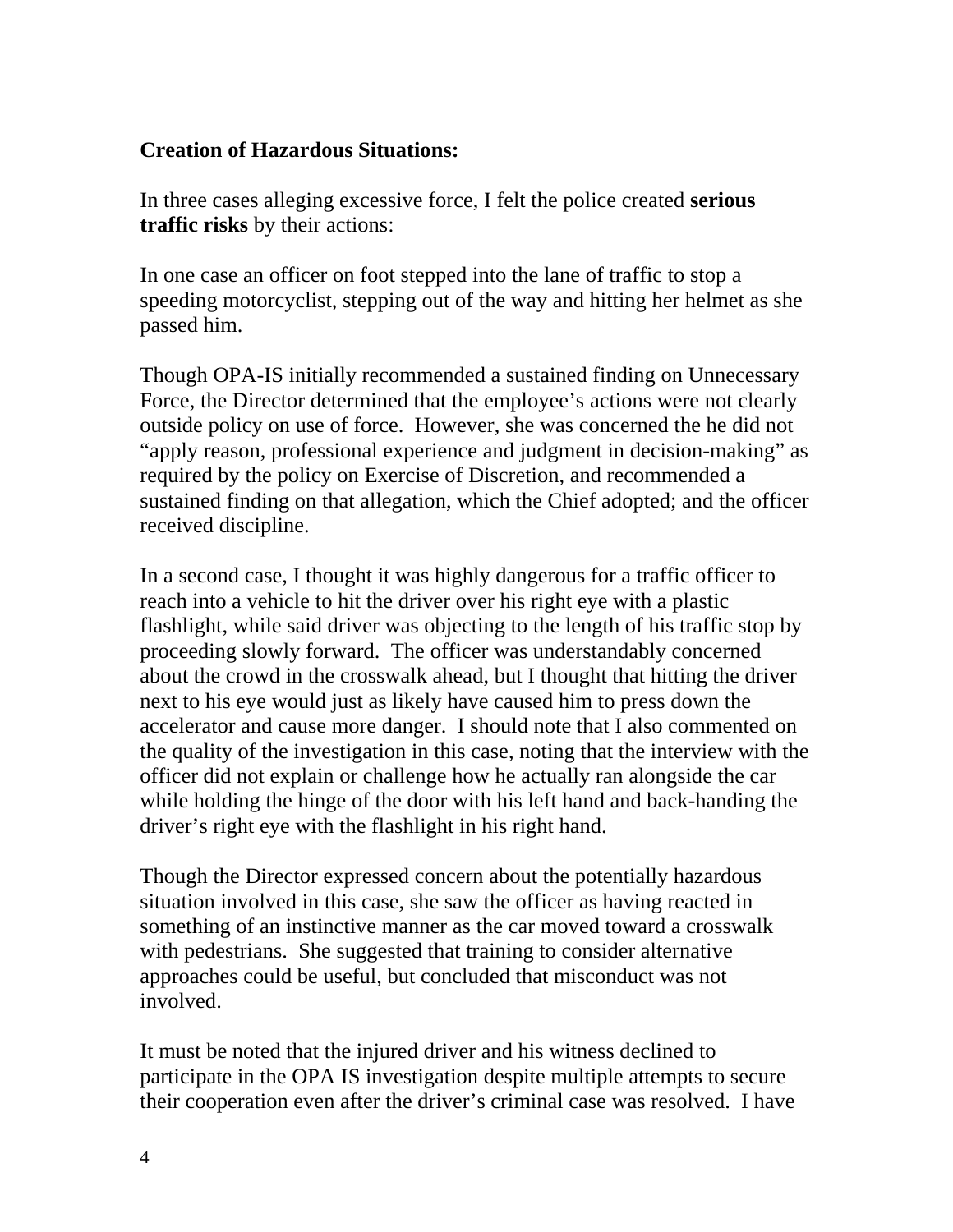recommended that the lawyer and subject be re-contacted after any criminal cases are resolved whenever the time limits allow, something OPA-IS is now attempting to do.

These two cases add to the training and policy concerns I expressed in my last report about reaching into cars or using force against a driver while in the driver's seat with the engine running, a concern that is shared by the Director, though we may disagree on the appropriate outcome of a particular case.

In a third case the officers again felt their actions were justified in the face of possible injuries in traffic; yet I thought they created far more hazardous conditions than they prevented. This situation escalated after the individual involved in a "Terry" stop had been explicitly told he was free to leave. He turned and ran, again raising the officers' suspicions. He ignored their command to stop. Other officers joined in a chase of the man across Aurora Avenue, without understanding what was going on. Pursuing officers drove the wrong way on Aurora, and then up onto the sidewalk, which chased the man back into the street. An officer decided to tase the man for public safety, but did so when the man was 15 feet away in the middle of Aurora, which was described as busy, dark and wet. The subject went down on his head without using his hands to break his fall, having been tased in the head. The struggle of five officers and the wounded suspect, including six additional tasings for a total of 35 seconds then occurred in the middle of the street. The man was hit in the head multiple times "to get his attention," despite the fact that someone was also holding his head against the concrete and he was visibly bleeding from head wounds. An officer's knee and body weight were holding his left shoulder down, another's knee was on his head to hold it against the pavement, and someone's knee was on his upper arm, while another officer was hitting him in the lower back and yet another was tasing him and the subject was "squirming." The subject remembers little of this, as he says he was passed out from the blows. All officers were exonerated.

Stepping back from the adrenalin and the lack of information most of these officers had, this was an extremely dangerous situation created by a few officers' choices. The choice to tase the man in the middle of the dark and wet street was dangerous to all the officers and all drivers and passengers traveling on Aurora, as well as to the subject.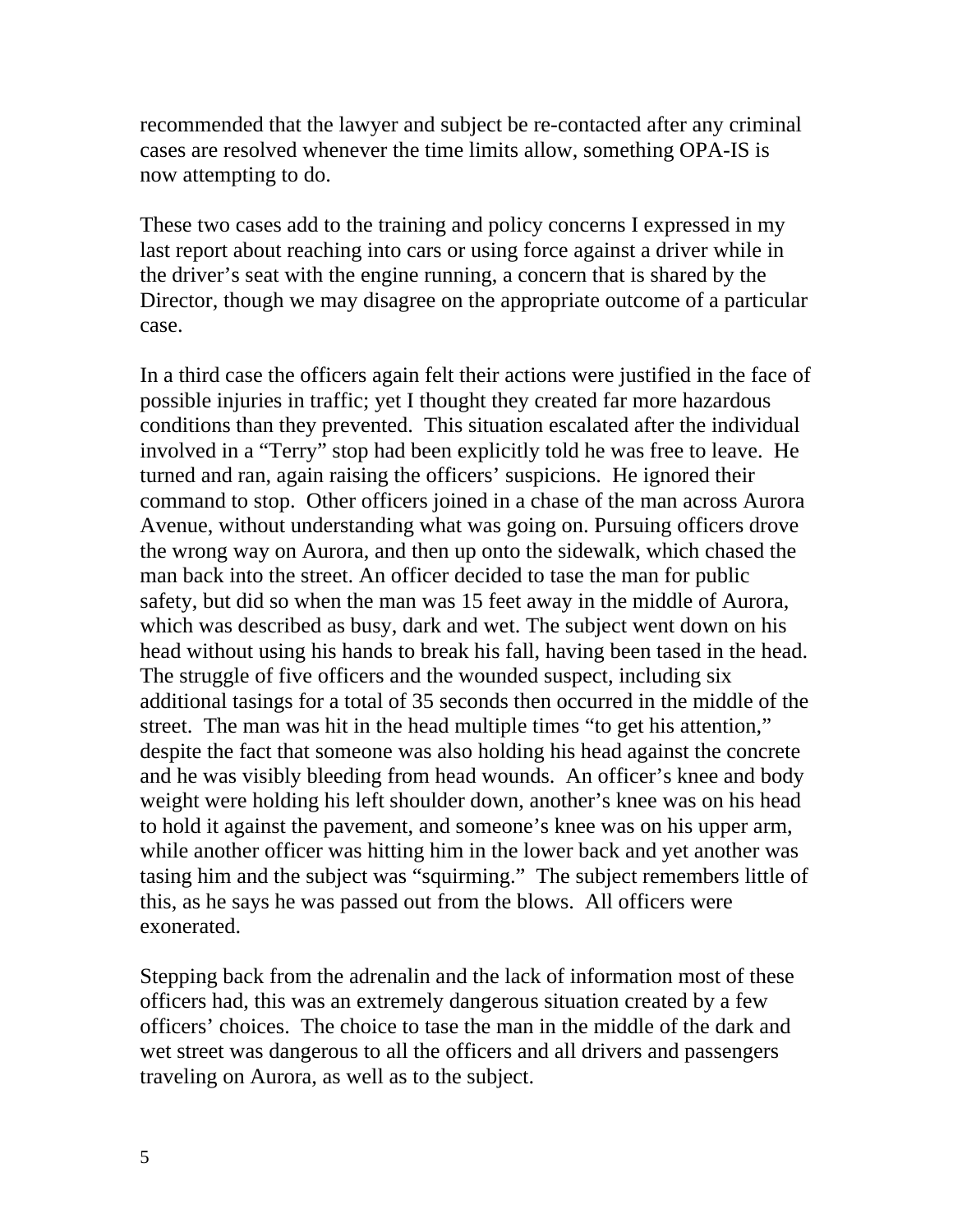The OPA Director concurred with the OPA-IS recommendation that the officers be exonerated in this case. In particular, she focused on the fact that the entire episode grew out of a miscommunication, which was unfortunate but should not result in discipline. After the individual involved in the stop was told by one officer he was free to leave, a second officer who did not hear that statement observed the individual with his hands in his pocket walk towards the first officer in what he thought was an aggressive manner. The second officer was confused as to what was happening and ordered the individual to stop, at which point he took off running. At the same time, another patrol car arrived on the scene and observed the chase begin and joined in. The OPA Director concluded that the evidence indicated that the individual ran back and forth across the arterial and it was, at least in part because of safety concerns for him, that he was initially tased. The Director concluded that the use of the taser and other force appeared within policy, though it was unfortunate because the escalation resulted from what appears to have been a misperception of the subject's intent before the chase began. She noted that the incident provides material for an excellent training opportunity, particularly as to the use of the taser with a fleeing suspect.

I was also very critical of the investigation by OPA IS in this case. The interviews were full of leading, conclusory questions. The interviewing sergeant kept suggesting justifications to the officer and answers to the civilian witness, supplying words like "flailing his arms" or "animated", despite the independent witness' description that the subject did "nothing aggressive" and seemed to be "cooperating" with the police in the early encounter. The investigating sergeant was correspondingly incredulous when interviewing the subject, including criticism that the man didn't file a complaint until seven months later. (The present system in fact encourages this, so that a complainant doesn't start the 180 day "clock" running until after his criminal case is closed.) I also criticized the recommended disposition for citing the cocaine found sometime later in the subject's jacket as justification for the officers' actions and for failing to address the force applied taking the subject to the pavement and when he was down.

My feedback is shared with staff, either immediately or through the Director. Furthermore, the Director and I have both met with staff to discuss interview techniques and other ways to improve the quality of OPA investigations. The Director is considering other approaches to staff training.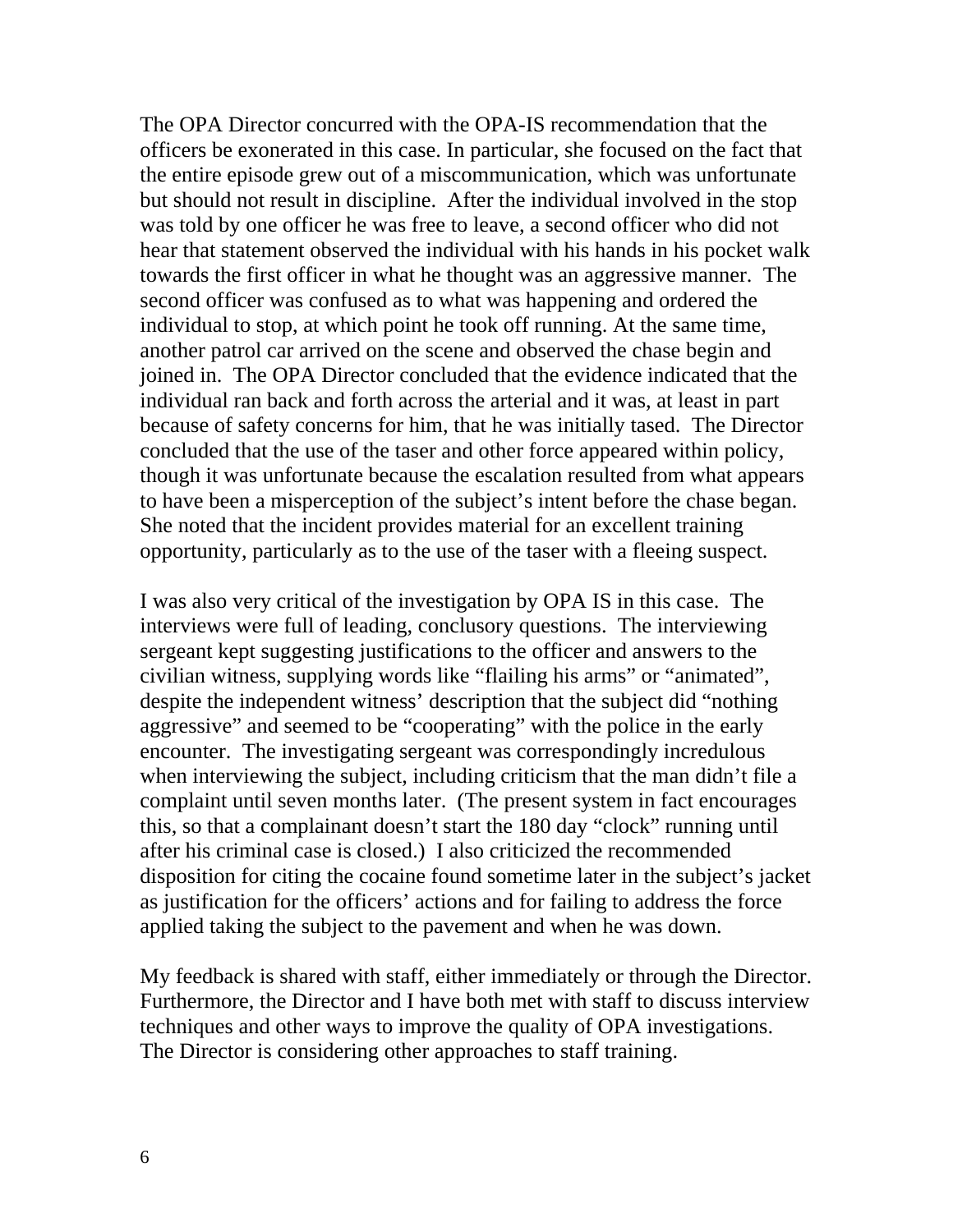#### **Investigative Stops**

Other cases also raised the issue of what degree of restraint and ultimately what force is justifiable in the face of suspicious circumstances, or **the limits on** *Terry* **stops.** 

**Section 6.220 of the Department's Policies and Procedures addresses "Social Contacts, Terry Stops and Arrests.** It instructs officers to introduce themselves, with rank and title, and the reason for the stop as early as possible. For a *Terry* stop, meaning temporary detention, there must be reasonable suspicion "that the person has committed, is committing, or is about to commit a crime." The officer may pat down the subject if he/she has an objectively reasonable, independent basis for believing the person to be armed.

In several cases handled by OPA IS recently, the extent of detention and investigation during a *Terry* stop was somewhat questionable. I have excluded extensive discussion of one here at the Director's request, since she has not yet reviewed it or made a finding or recommendation. In short, a man rousted from sleep in his truck, parked at night in a business parking lot, ended up tased, handcuffed on the ground and charged with obstruction during a brief investigation into what he was doing there.

The **extent of justifiable temporary "reasonable suspicion" or** *Terry*  **detentions** came up in other cases as well.

In one case, an off duty officer, reasonably concerned about reckless driving by a possibly inebriated individual, elected to follow the car and call in for marked patrol to respond. He followed the erratically driven car all the way to West Seattle, where it pulled over in a *cull de sac.* The three men had gotten out by the time the officer pulled over a hill and stopped. The officer decided to detain all three men and had them sit on the ground. After some complaining, all three sat down; but when a back-up patrol car arrived, one of them jumped up and ran in the direction of the officer. It turned out he had been run over as a child and this was a reflex reaction. The officer did a "head control take-down," pulling the man to the ground. A number of officers assisted putting the subject into handcuffs as he squirmed for 10-15 seconds.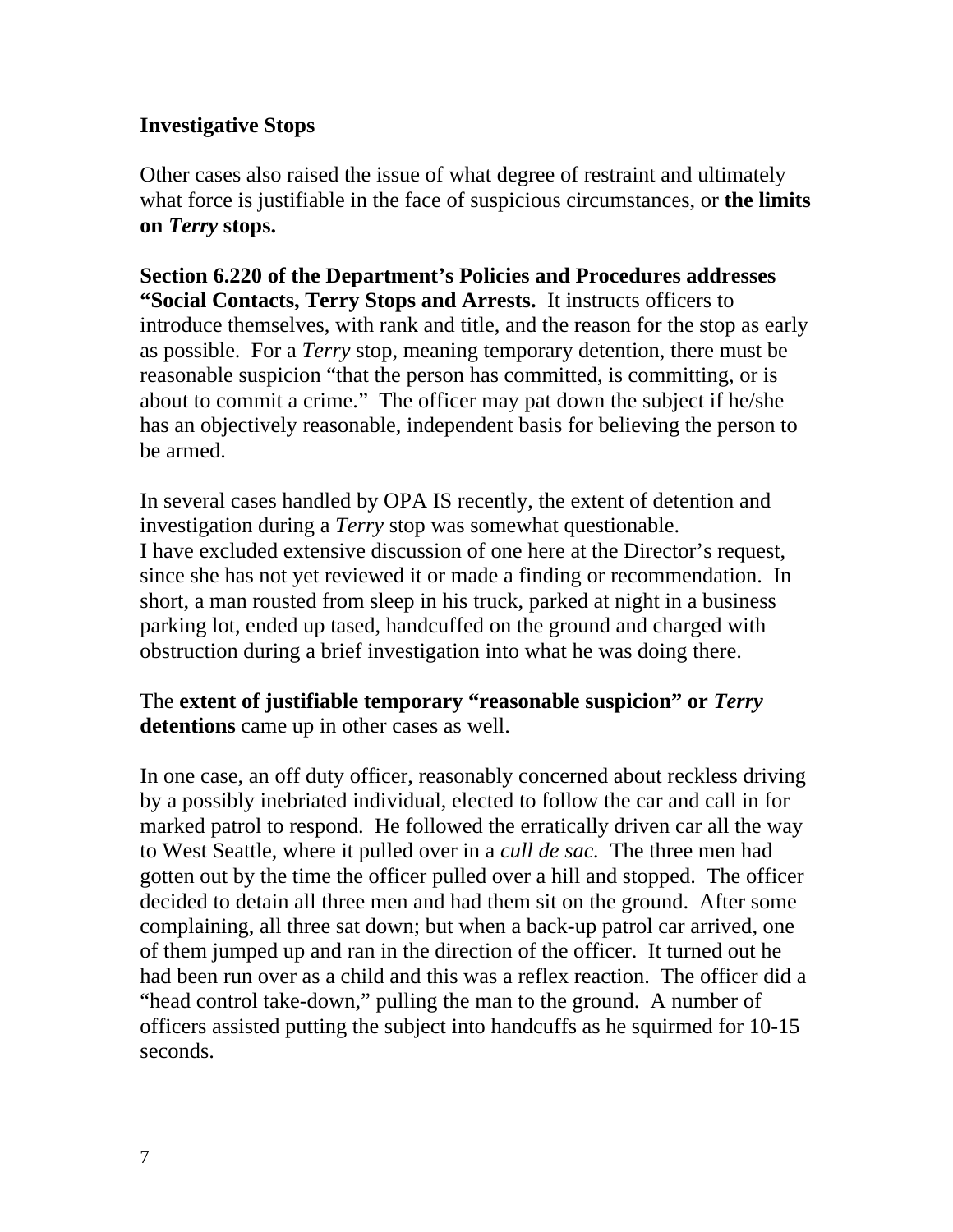This case was opened by departmental personnel in response to an article in the PI. All three participants were unavailable for interview, although the IIS sergeant even went to one court hearing in an attempt to gain cooperation and/or medical records. Because of the 180 day deadline, the case had to be closed before the reckless driving and obstruction cases were resolved.

The officer received a "supervisory intervention" disposition for his decision to take on the incident alone and the Director echoed my concern that he had no justification to detain all three subjects once they had exited the car. The Director recommended in her certification that the Department consider a training review with regards to "Terry" stop requirements.

#### **Taser Cases**

As in some of the cases discussed above, it is not unusual for these "reasonable suspicion" detentions to devolve into situations where an officer uses his/her taser. In one, a man was detained as a car burglary suspect. He refused to take his hands out of his pockets as ordered and was hostile and swearing. When the officers tried to escort him to the patrol car, the officers and the suspect tripped and fell to the ground together. The suspect was described as continuing to resist and was tased several times and taken into custody. A witness to the car prowl was brought to the incident and able to eliminate the man as the suspect observed in the car prowl.

The officers were exonerated in this case. The complainant fit the description of a car prowl suspect in the area, possibly armed. The Director noted that a citizen ride-along witness observed the incident and corroborated the officers' testimony that the complainant refused to cooperate, resisted verbal orders to comply and struggled with the officers.

Another involved suspicion of domestic violence, where officers faced the difficult decision of how to control an individual they said had a "wild crazed look in his eyes" and started yelling at them and trying to close his door. They insisted on entering his home to ascertain the well being of his mother and immediately ordered him taken to the ground. The suspicion of domestic violence was thin: they knew the reported combatants had left except for the subject, and based the domestic violence suspicion on the suspect saying he was just yelling at his mother. Nonetheless, the officers were legitimately concerned not to be ejected from the house. No further negotiation was attempted (like asking his mother to come to the door,) but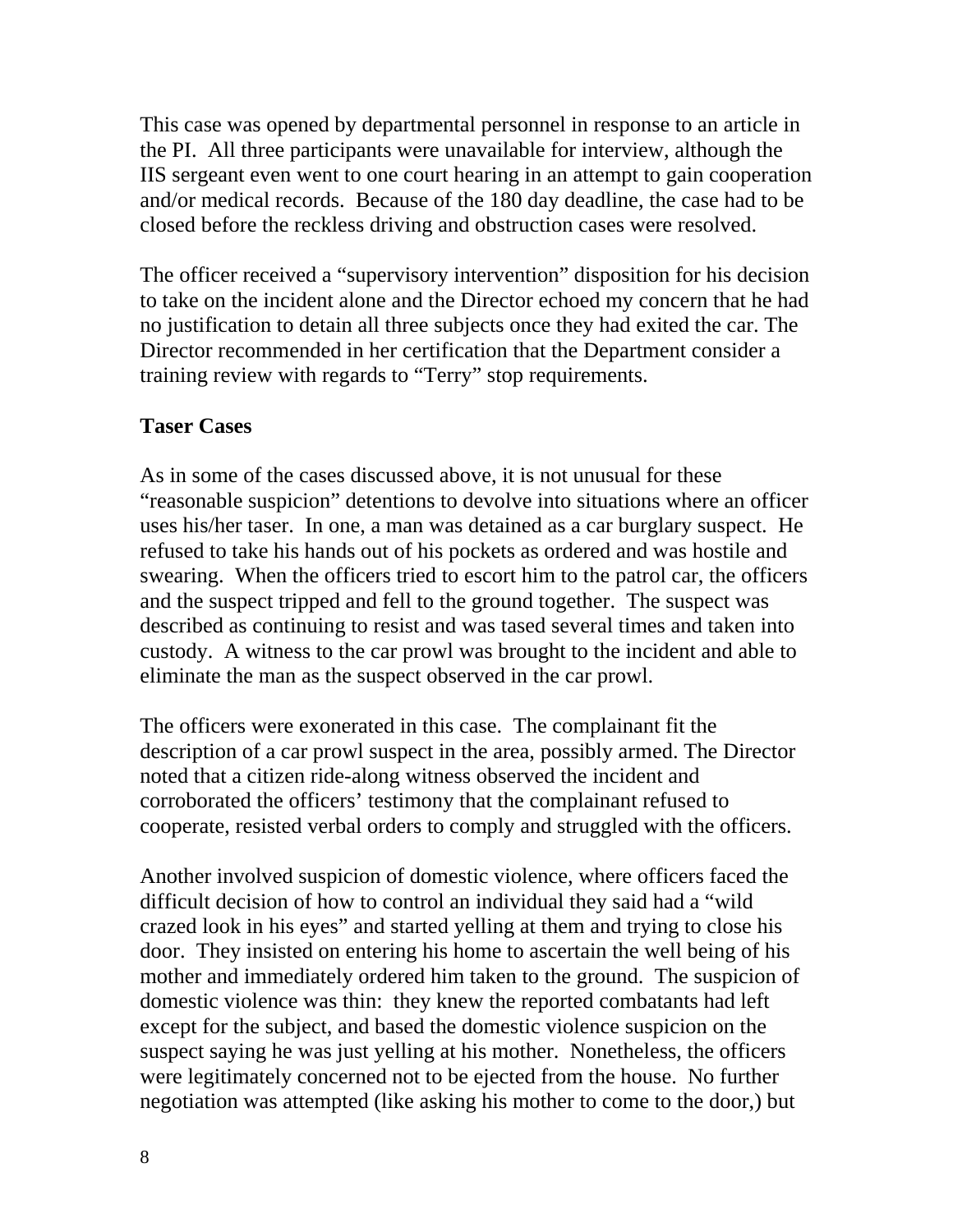precipitate action instead, which resulted in a melee in the hall involving taser use and other force. There is no doubt that this subject was struggling significantly by the time the taser was applied. This case exemplifies the difficult choices facing officers who believe they have to check on the safety of someone within when an owner of the house refuses entry.

The Director concurred with the recommendation from OPA-IS that the officers be exonerated on the allegation related to use of force. The subject reportedly had been drinking heavily when he became violently out of control in his home. Officers responded at 2:00 a.m. to a reported fight disturbance, allegedly involving several males with an elderly female in the home. Although they knew these men had left, the complainant refused to let the officers in, bracing himself against the door. The Director did not agree that the evidence of domestic violence was "thin," and believed that the officers only resorted to use of force, including the taser, when the complainant himself actively resisted their efforts to determine whether everyone was safe on the premises.

I questioned the amount of force used in a case involving a disturbed and extraordinarily strong arrestee. Several officers used the term "excited delirium." He was seen urinating and masturbating in public. The police response was reported to OPA IS by a disinterested witness who felt the officers' response was "excessive compared to the youth's resistance." She described the youth as "resisting their hold, but appear[ing] to be nonaggressive in that he wasn't fighting." She watched the initial response by two officers, who "buckled" the subject's knees to take him to the pavement; then one officer held his legs to the ground while the other "held the youth from behind and then hit/punched the youth in the face/jaw while his head was against the pavement." Back up arrived after that, eventually eight officers. Some officers said the youth was stiff on the ground. Since his shorts were halfway down his thighs, it is unlikely he was reaching for a weapon underneath him. Nonetheless, he was tased for an "unknown number of five second interval" applications. While there is no question that the arrestee was eventually struggling with these officers, and not passively noncompliant, and even attempting to spit blood (the officer's justification for punching his jaw), it is certainly questionable whether this kind of takedown and all out struggle was necessary in face of a nonviolent offence by an obviously unarmed suspect. Would other control methods have been more effective in this case?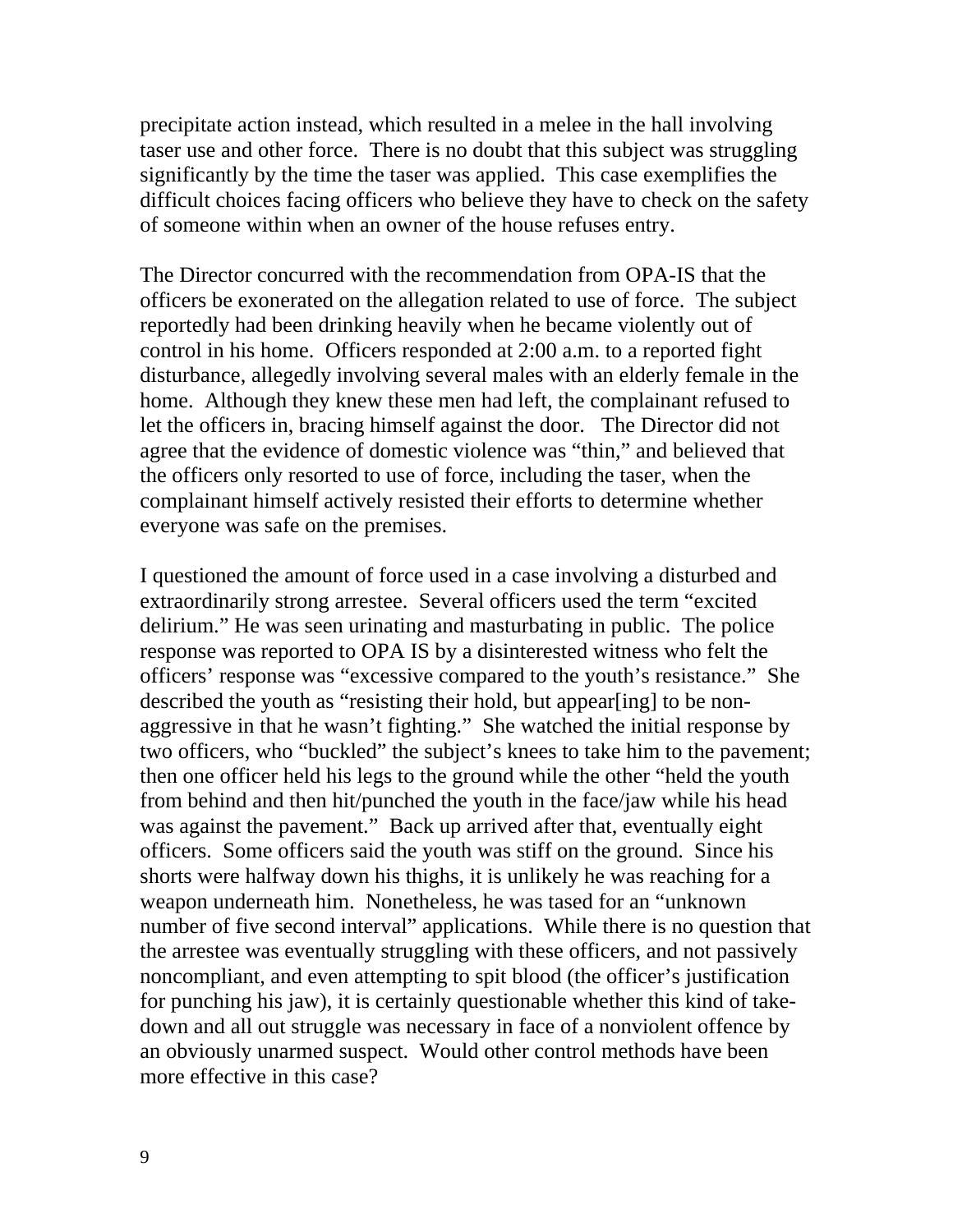The officers in this matter were administratively exonerated, a finding in which the Director concurred. According to the Director, the subject had been witnessed urinating and masturbating by a number of witnesses. When the officers arrived, the complainant started to run from them. He was immediately grabbed and taken to the ground. He continued to resist arrest and kept repeating, "penis, juice." This witness was approximately 50-60 feet from the scene and reported she could not hear what was happening, and only observed a slice of the incident as she was at a stop-light. The Director believed that the incident would provide a good scenario for training purposes, in particular because the subject displayed what is termed "excited delirium," a condition which is often caused by use of controlled substances and which results in "superhuman strength" by the user. The Director did not believe that the use of force required to subdue this subject, including the involvement of many officers and ultimately the use of the taser, amounted to misconduct.

#### **Cases Involving "Take-Downs"**

The question of what force is reasonable and necessary under the circumstances arises in other cases where the officers forcibly take individuals to the ground, and then have trouble getting their hands out from under the body to cuff them.

In one case the officers were exonerated for force used in taking a youth to the ground during a felony traffic stop involving a stolen vehicle in which he was the passenger. The young man received a cut on his left cheek requiring several stitches. The subject said he was complying with the officer's orders, but was slow getting out of the car and onto the ground, confused by the yelling, display of guns, and so on. The officer pulled him onto the sharply graveled ground, head down into a large puddle. The subject said the officer stomped his face into the rocks. The compliantly detained driver claimed to see the officers kick his friend in the face and grind his head into the gravel, though this co-arrestee's viewpoint was questionable. Neither the subject nor the complainant (his mother) cooperated past the intake interview.

The officer stated that the subject just stared at first; then got out of the car slowly and onto his knees. The subject started to get up so he pushed him twice with his foot, then "took a knee on neck, knee on deck" position. The officer's partner also leaned on the prostrate youth and together they were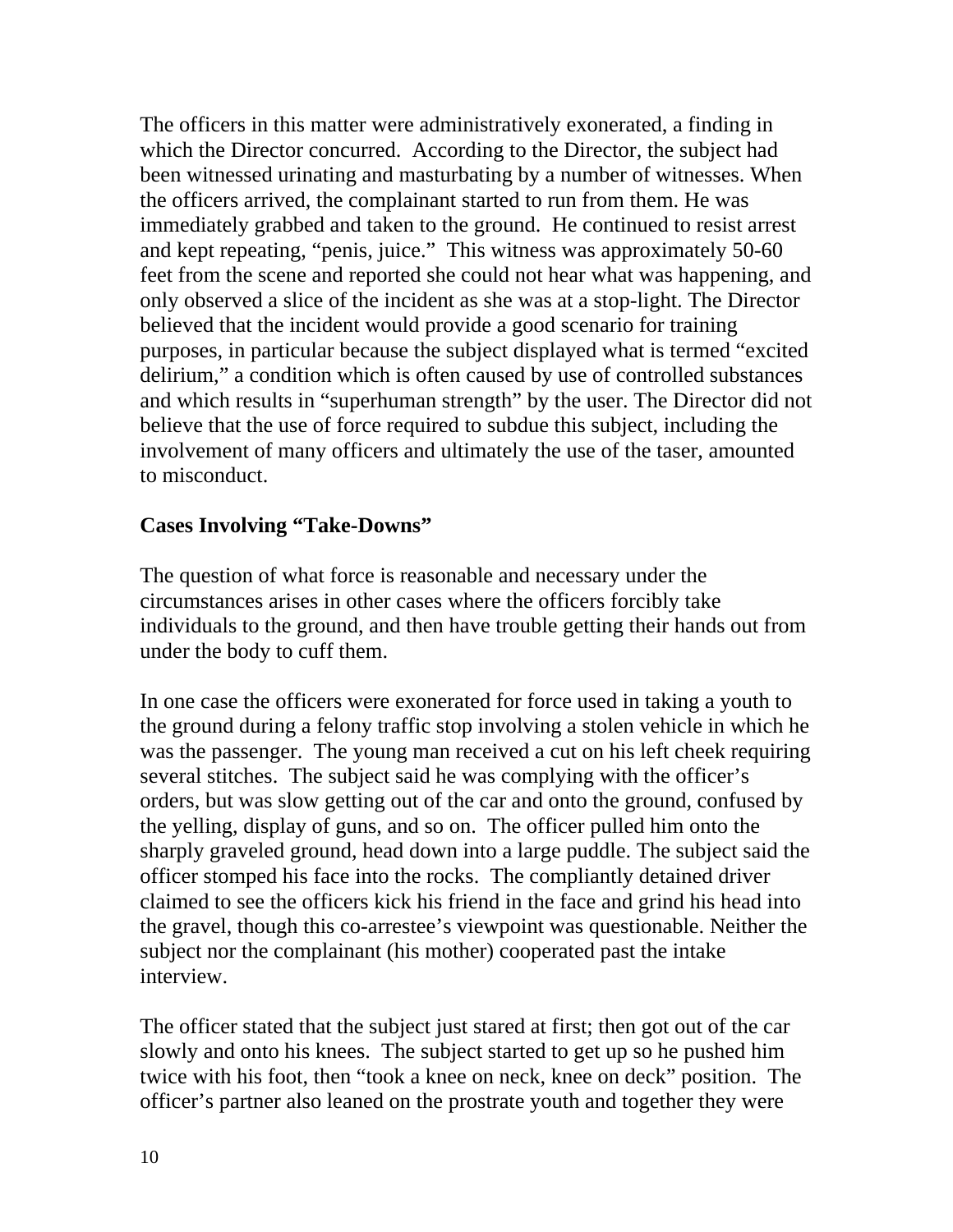able to cuff him. Each of the officers weighed in excess of 250 pounds with their gear on.

The reviewing Captain, while concurring with the justification, questioned whether going to the ground should be taught as the primary control tactic. While I agree that "more control means more safety," I continue to question whether aggressive take-downs in fact lead to more control, since they seem frequently to capture hands under bodies and often call forth more resistance and fear in subjects. The Director noted that there was disagreement in the Use of Force review as between the Lieutenant, Captain and Acting Assistant Chief about what technique is taught to be used in these circumstances, and recommended a review of the training curriculum.

In a case originally classified as a PIR but upgraded by the Director to an SR, I also criticized the IIS Lieutenant and intake sergeant for contacting a witness to justify the officer's actions without more facts. The citizen called to express concern after witnessing a suspect thrown to the ground during a buy/bust in Steinbreuck Park.

In another case, the complainant alleged the officer used excessive force when he mistook her for a felony warrant suspect, threw her to the ground, and "smashed" the left side of her head against the pavement. The officer told the IIS that she in fact fell down, which was supported by his partner's testimony. Supervisory Intervention was deemed appropriate, because the primary officer had not included any mention of the woman's fall in his report.

## **Line Investigations**

Most line investigations are coming back to OPA in a timely fashion. I did comment on one that was a year old, as did with the Director. In another, I would have suggested interview of witnesses from the Liquor Control Board to address discrepancies between the subject's and the officer's statements, but the incident had occurred six months before I saw the returned investigation.

I also requested that classification be reconsidered in several cases on their way out to the precincts for investigation. The Lieutenant and I agreed that a complaint involving a rude comment by a traffic officer should be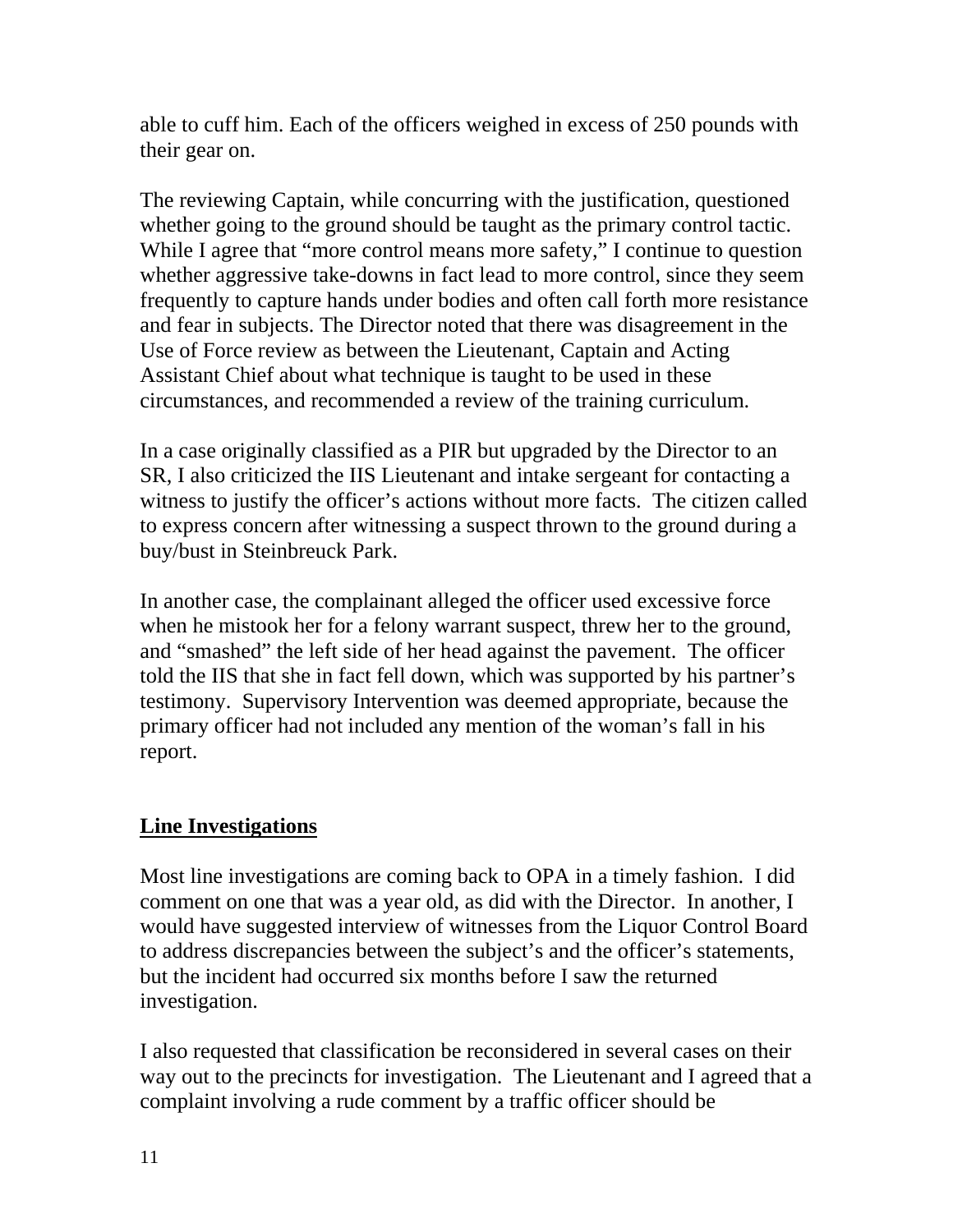reclassified downward to a Supervisory Referral. One that involved greater discourtesy and alleged profanity was reclassified upward for investigation by OPA IS.

Another was also reclassified as an IIS. I expressed understanding at the frustration of the officers trying to get cooperation in a murder investigation, but doubted that taking the SWAT team along was going to increase the chances of a successful "knock and talk" with a witness.

# **Supervisory Referrals and Preliminary Investigations**

Neither a PIR nor SR goes on an employee's record. A PIR documents the complaint, and often involves significant service assistance to the complainant by the OPA IS intake sergeant. It goes to the chain of command for information, and sometimes requests minimal follow-up to clarify something with the complainant and/or the employee.

An SR requires supervisory attention, counseling and, follow-up, as well as reporting back to OPA. (It should not be confused, however, with "Supervisory Intervention" which is a disposition, usually after a full investigation and possibly a disciplinary meeting.) An SR classification reflects a minor misconduct infraction, and the conclusion that the issue is best resolved by the employee's supervisor. The SR formalizes the complaint and the packet gives explicit instructions to the supervisor and requires documentation. OPA keeps the file, once returned and closed, for three years, but it does not go on the employee's record.

**I commented on about 16 SR's and PIR's.** As I have in other cases, I expressed concern that potential constitutional violations should be articulated as violations of policy. The Director and I agreed that one SR should be upgraded to a full investigation, which revealed legal justification for a warrant-less, safety check entry into a home.

Allegations of constitutional violations are often not easily separated from underlying criminal cases and therefore often present difficult issues for OPA IS investigation. I recommended that OPA IS investigate a claimed illegal arrest for false reporting domestic violence, classified as a PIR, and upgraded to an SR by the Director. The Lieutenant felt this was not a violation of policy, as the supervisor had signed off on the arrest. He felt the issue should be raised in court, not through the OPA process, and that the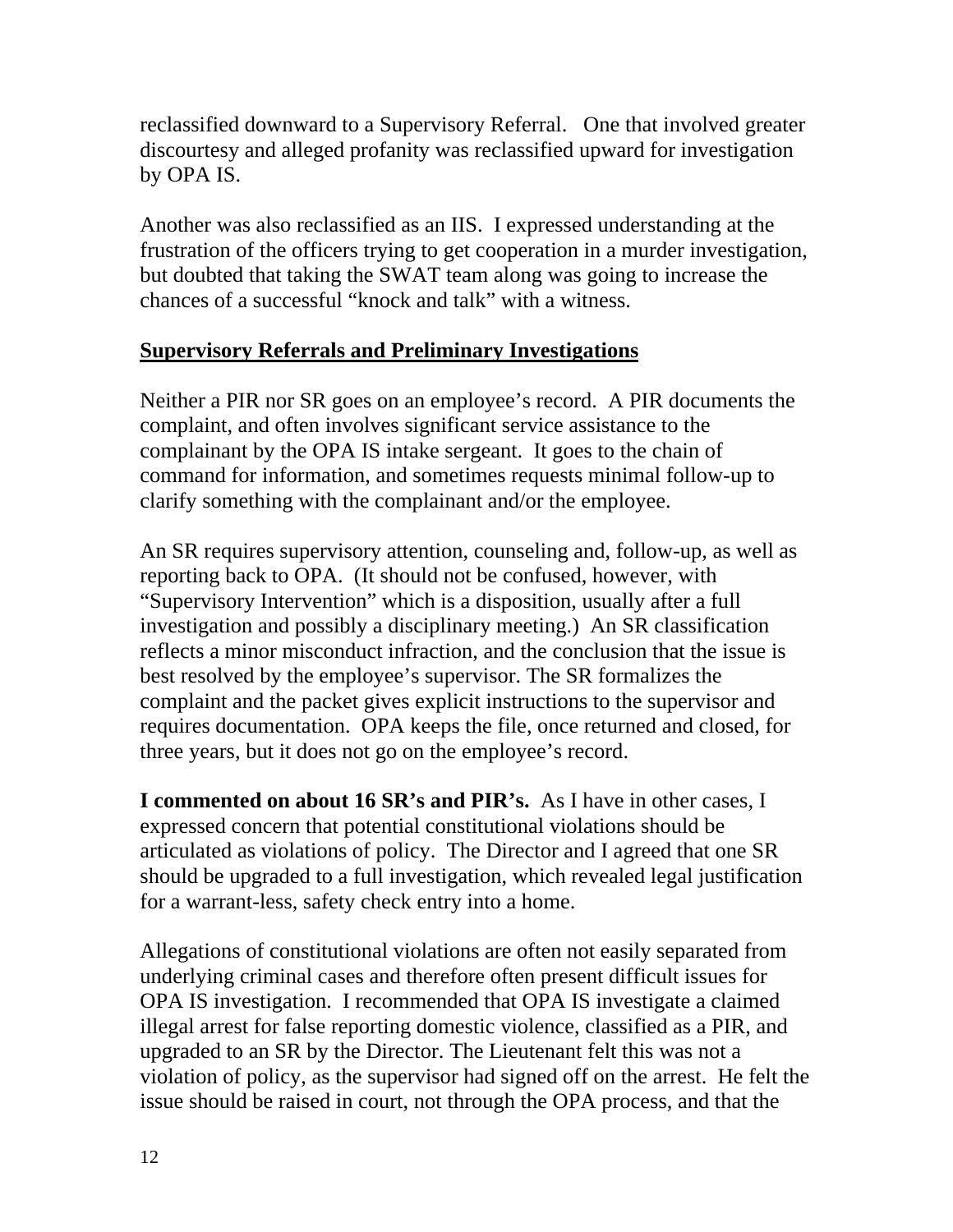City Attorney could "refer any complaint if the complainant's allegations ha[d] any merit." I did not think that was a practical solution, but I recognize the problems of OPA investigating probable cause for arrest. This case has not yet been reviewed by the Director.

While OPA does not always follow my suggestions to upgrade complaints, they usually deal with the issues I raise. For instance, I was concerned about lack of medical treatment at the precinct in one case, and the unit followed up on that issue. The OPA-IS Lieutenant and Director felt, however, that the rude reception of a juvenile's parents should be dealt with at the precinct level, as an SR. The Sergeant who followed up with the parents was able to determine and address their real concerns, which had little to do with the initial complaint. He also talked to the officer involved and counseled him on alternate approaches to handling such situations. In other cases, the Director shared my opinion, upgrading one SR to an LI before she received my email suggesting it.

In some cases my major comments were about the underlying conduct rather than the classification or investigation. Two PIR's involved employees who failed to appear on subpoena to court. Department Policies and Procedures Section 1.245 provides notification to the Precinct Commander and referral of the inquiry plus recommendations up the chain of command. It is not therefore deemed a separate violation of policy but rather a management issue. In practice, this meant that two complainants' allegations of misconduct were never tested, as the cases against them were dismissed when they came to court. Significantly, one arrestee spent 57 days in jail awaiting his trial.

Though failure to appear is handled through other internal review systems, the Director reports that repeated instances of failure to appear could be investigated by OPA.

I was seriously concerned about an underlying issue of service as well as the proficiency of the 911 operator in one PIR case because it took officers over an hour to respond to a violent home invasion and violation of protective order. If the operator had known that shots had been fired, it would have moved the call's priority up.

Most of my issues with SR's and PIR's were handled through the follow-up directed at the precinct level.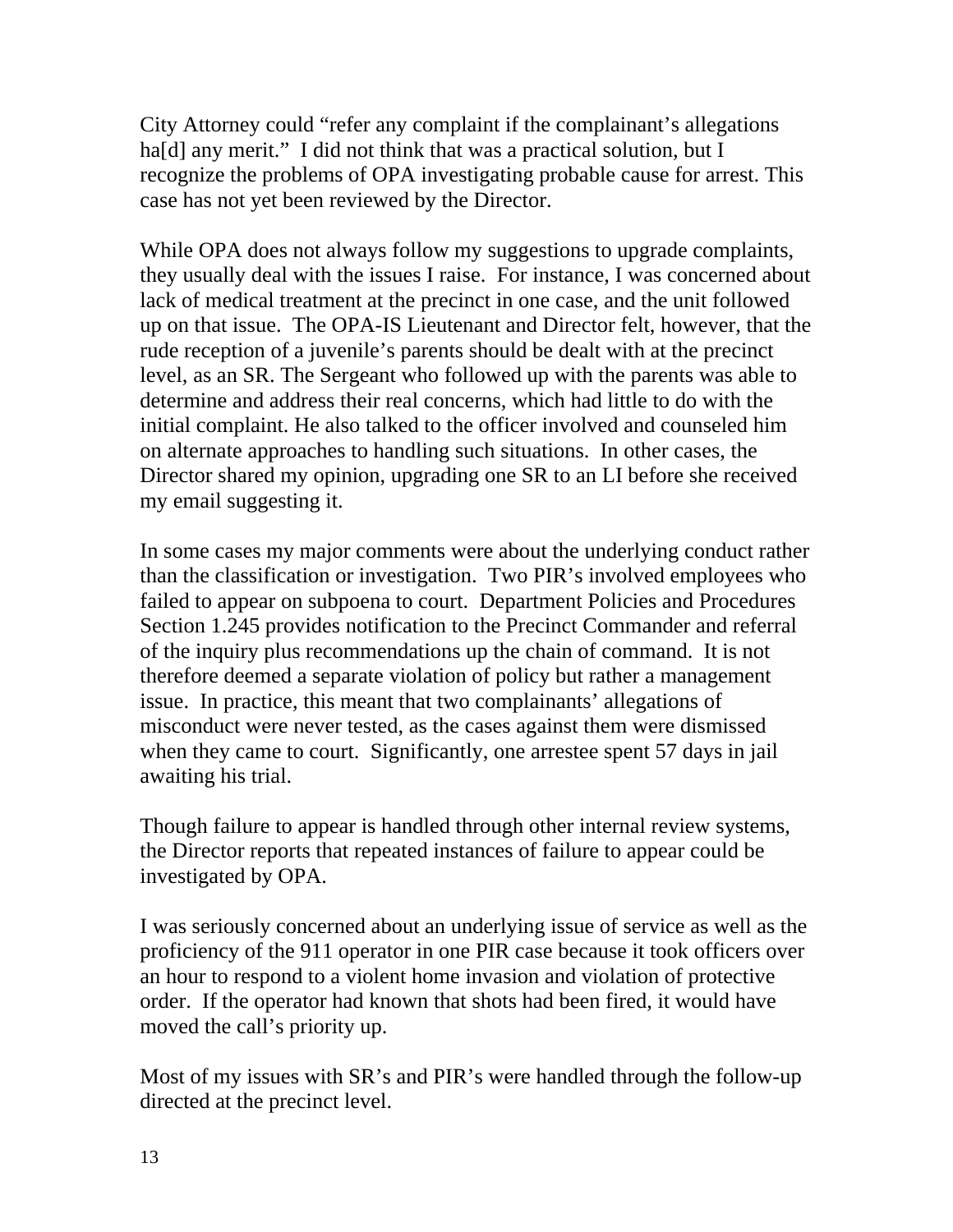# **Issues about Investigations and Standard of Proof**

As noted above, I criticized some OPA IS interviews for assumptions, leading questions, and failure to ask critical questions in specific cases. For instance, one investigator asked, with no follow-up, "It's my understanding, and I'm not making judgments, that you and your friends were drinking that evening?" I reminded sergeants in a staff meeting of the importance of "who, what, where, when" questions in their interviews, with appropriate follow-up. In several instances, I thought the sergeant did not ask a question or two that went to the heart of the complainant's allegations.

I suggested that variations on the normal order of interviews might be appropriate in particular circumstances. For instance, if a subject wished his/her interview to be postponed until after the employees' interviews, I suggested this be an option offered. In one case, an attorney declined cooperation because he wished the officers to be on record about the force they used before he revealed the extent of his client's injuries.

In another case, the delay in interviewing the employee until after officer witnesses were interviewed added a different perspective on the events.

I suggested when a case comes in where obstruction charges have been dismissed, that the intake sergeant should prioritize certain actions, contacting the prosecutor and obtaining any witness notes and the reason for the dismissal. In one case, those notes had been destroyed by the time OPA IS requested them.

In a couple of cases I had issues with the investigating sergeants' summaries, particularly the characterizations of the complainants' allegations, and the focus of the questioning. For instance, I suggested the focus in one case should have been on the force used after the officer had been bitten and had gotten the subject into handcuffs. I did not argue for a different outcome, but for a different focus for the analysis and summary.

Finally, I took issue with application of the preponderance of proof issue in two very well investigated cases.